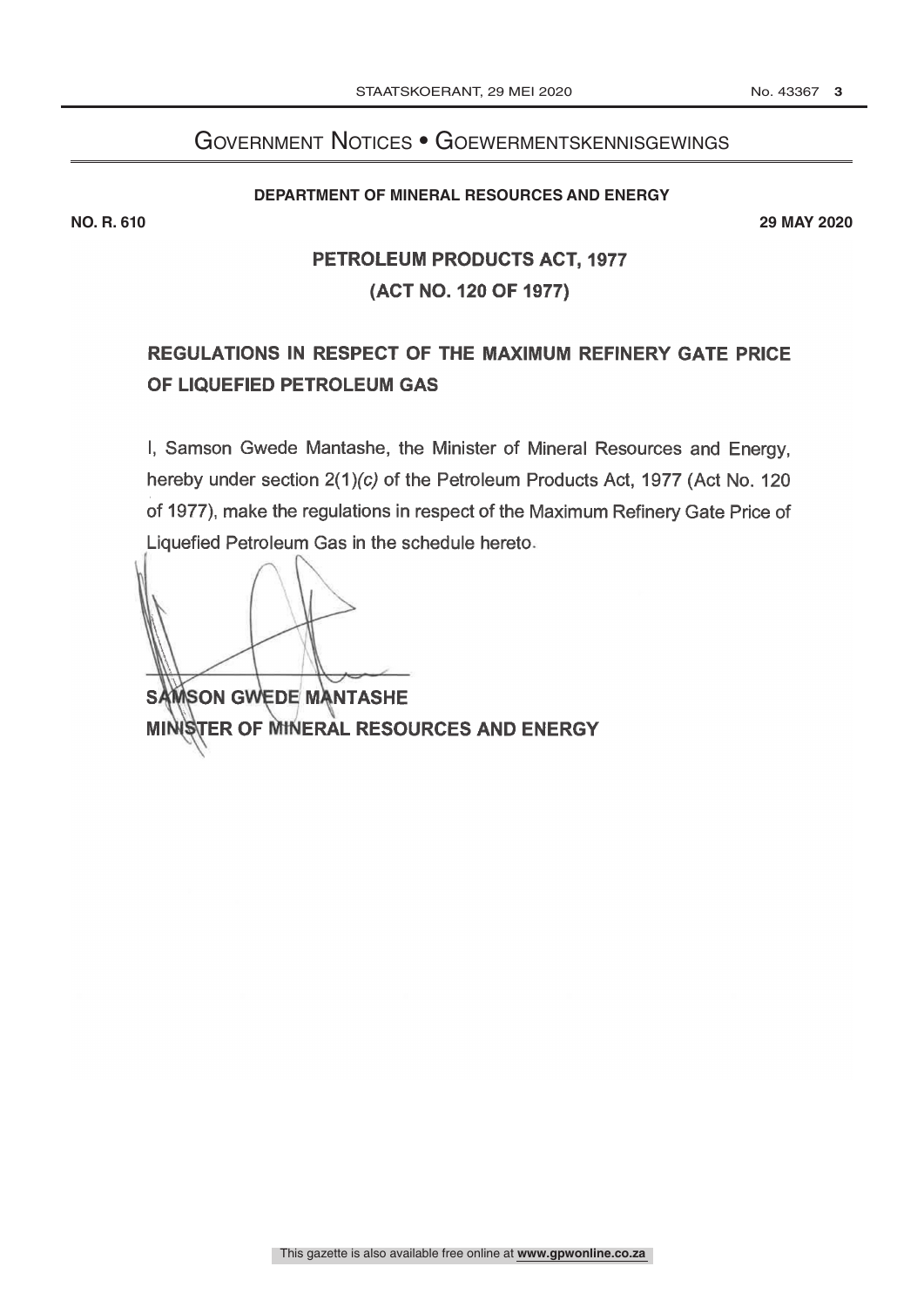## **SCHEDULE**

### **Definitions**

1. In these Regulations, any word or expression to which a meaning has been assigned in the Act, has the same meaning, and unless the context otherwise indicates-

'Act' means Petroleum Products Act, 1977 (Act No. 120 of 1977), as amended;

'cargo dues' means the cost to utilise harbour facilities for the offloading of petroleum products, based on a tariff determined by the National Ports Authority of South Africa in terms of section 72 of the National Ports Act, 2005 (Act No. 12 of 2005);

'demurrage' means the amount identified in a charter contract as damages payable to a ship -owner as compensation for the detention of a ship beyond the time specified by a charter party for loading and unloading or for sailing; and shall be the demurrage rates published by the World Scale Association Limited;

'freight' means the cost to transport liquefied petroleum gas from export refining centres to South African ports; and shall be based on a Time Charter Equivalent methodology that covers the cost of chartering and fueling an appropriate liquefied petroleum gas carrier;

'insurance' means 0.15 percent of the value of free on board and freight, to cover insurance including costs relating to-

- (a) letters of credit;
- (b) surveyors' fees;
- (c) agents' fees; and
- (d) laboratory costs;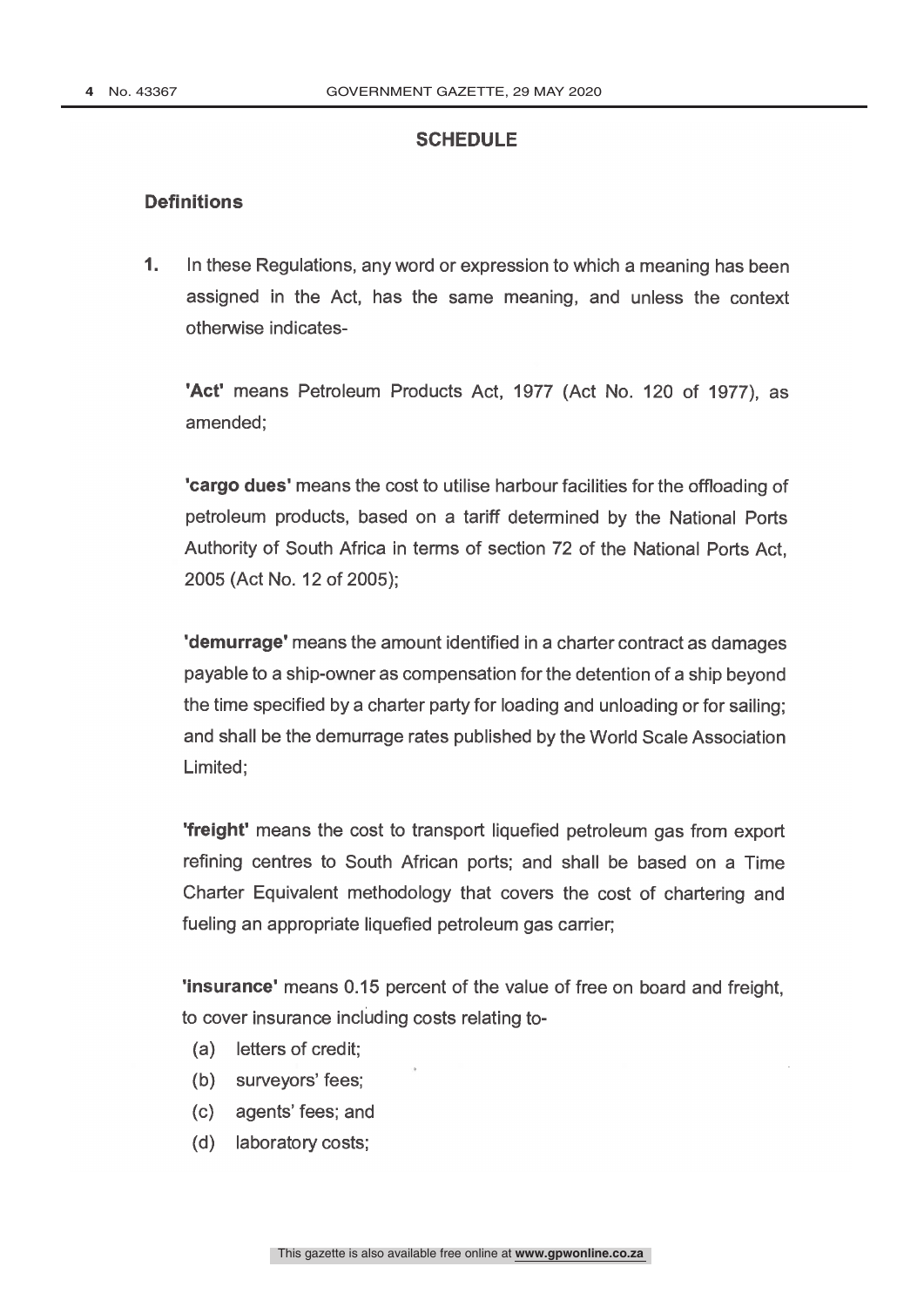'refinery' means a crude oil, or a natural gas processing, or a synthetic fuels production facility;

'refinery gate price' means the maximum price at which a refinery or an importer shall be permitted to market those quantities of liquefied petroleum gas produced or imported for consumption within the Republic of South Africa:

'Saudi Contract Price' means the contract price or official selling price for liquefied petroleum gas fixed by Saudi Arabian National Oil Company (Saudi Aramco) each month;

'stock financing' means the cost of stock financing based on the landed cost values of liquefied petroleum gas, allowable days of stockholding, and the ruling prime interest rate less two percent; and

'storage' means the cost of providing storage and handling facilities at coastal terminals determined by National Energy Regulator of South Africa in terms of section 20(1)(r) of the Petroleum Pipelines Act, 2003 (Act No. 60 of 2003).

### Calculation of refinery gate price

- 2. The refinery gate price of liquefied petroleum gas must be-
	- (a) based on the import parity pricing and comprise the following elements:
		- (i) Saudi Contract Price;
		- (ii) freight;
		- (iii) insurance;
		- (iv) storage;
		- (v) demurrage;
		- (vi) cargo dues; and
		- (vii) stock financing